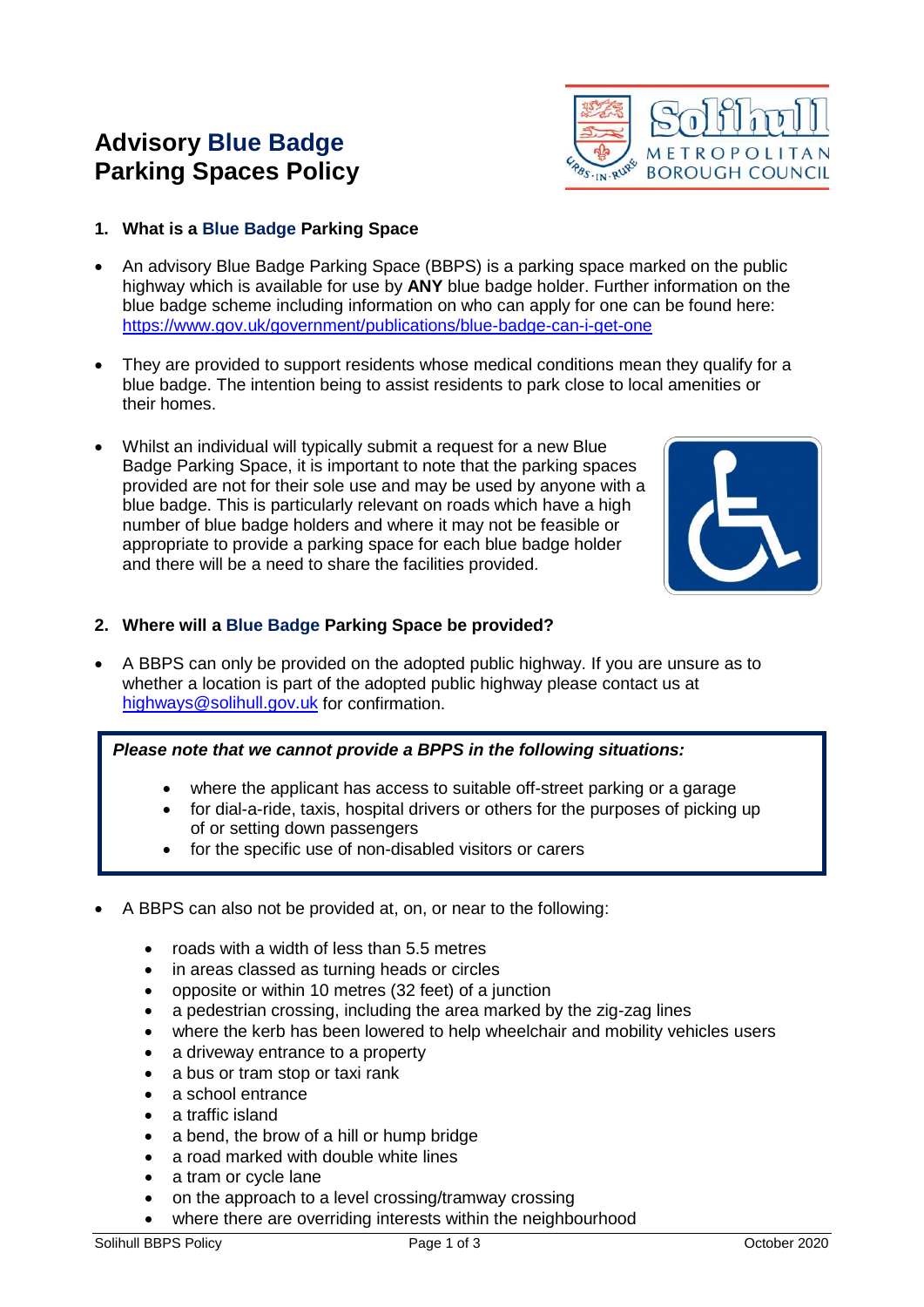## **How will a Blue Badge Parking Space be marked on the ground?**

• A Blue Badge Parking Space is an advisory road marking that will be defined on the ground using a broken white line as specified by the Traffic Signs Regulations and General Directions 2016. The size of the bay will typically be 6.6m in length and between 2.7m and 3.6m in width depending on the overall width of the road. The word "DISABLED" will be marked on the carriageway on the outside edge of the bay.



• Please note as an advisory marking a blue badge parking space it is **NOT** enforceable. As such whilst it is unlikely that the space will be utilised by someone who does not hold a blue badge, no action can be taken by the police or the council if a non-disabled person parks in the space.

### **3. How do I apply for a Blue Badge Parking Space?**

- Applying for a Blue Badge Parking Space is quick and simple. Once you have read this Policy, including the assessment criteria below all you need to do is complete our electronic form which can be found here:<https://www.solihull.gov.uk/hmarkings#1> and submit your application.
- Your Application can **NOT** be processed unless the following is provided:
	- A scanned image/photocopy of the front **AND** back of the Blue Badge.
	- A copy of the V5 document for the vehicle registered at the application address.
	- Evidence that the applicant lives at the address submitted in the application (the above will fulfil this is most cases).

*You will not be able to submit your application unless these documents are included so please ensure that you have copies to hand when you are ready to apply.*

### **4. How much does a Blue Badge Parking Space application cost?**

- There is no charge for an application.
- We do though have a limited budget each year to progress applications and install new parking spaces. Once the annual budget has been used, applicants are put on a reserve list in readiness for the next budget allocation. You will be informed at the time of your application if this is the case.

☑ ☑  $\overline{\mathsf{M}}$